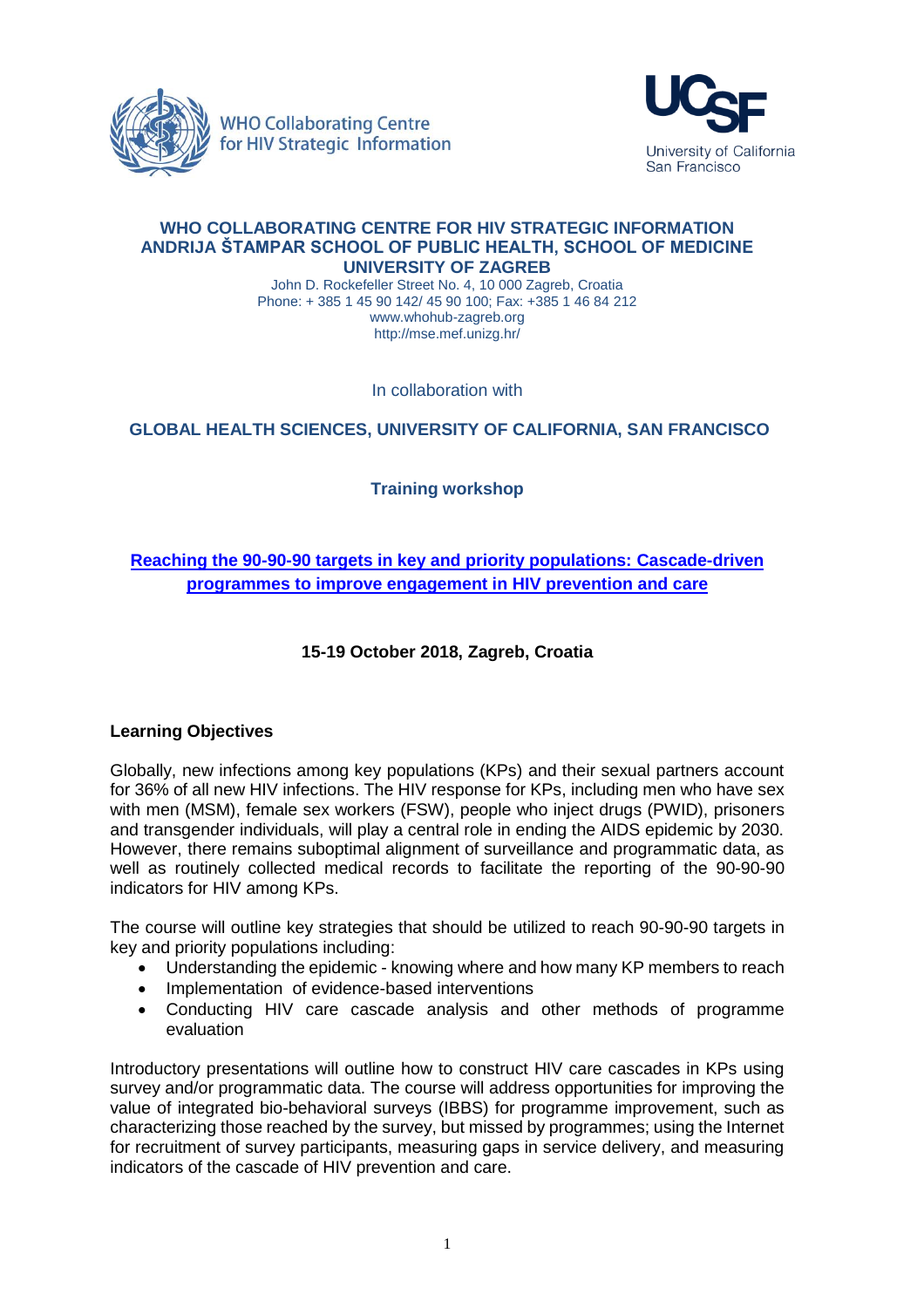Methods of population size estimation, including programmatic mapping will be described as well, as they provide critical information that helps programme planners to understand the location, typologies and operational dynamics of a target population.

The next part of the course will summarize packages of HIV interventions for KPs, focusing on those that enable achieving the epidemic control – pre-exposure prophylaxis (PrEP), novel approaches to HIV testing (including HIV self-testing, partner notification), proactive enrolment into HIV care and interventions that support early ART initiation, retention and viral load suppression (for example, application of eHealth to improve linkage to and retention in HIV clinical care, peer-delivered linkage case management and same day ART initiation, differentiated care models for KPs, etc).

Presentations will also outline components of programmes that aim to engage heterosexual men since in many settings men are more likely to present late to HIV care, and have worse adherence and viral load outcomes.

The third part of the course will present methods of evaluation of HIV programmes, from cross-sectional surveys to randomized trials and other experimental designs. The issues to be addressed include the selection of the study population for evaluation studies, sampling, statistical inference and measuring outcomes and impact.

The key part of the course is group/individual work. Participants may choose among the following options:

- **Option A –** construct an HIV cascade for a KP (FSW, MSM, PWID, etc.) using most recent data that participants will bring from their countries; and recommend interventions to close the gaps in the cascade
- **Option B –** develop a proposal for an intervention/programme in order to improve specific outcomes in the continuum of HIV care (HIV testing, linkage to care, ART initiation, retention)
- **Option c –** develop an evaluation plan for a programme/intervention (HIV testing, linkage to care, ART initiation, retention, viral load supression, etc)

Participants will present the results of this work on the final day of the course.

### **Course objectives:**

- Illustrate approaches for constructing and interpreting findings from the cascade analysis
- Learn how to use cascade data to target performance improvement and provide recommendations for the most effective and feasible interventions
- Outline components of comprehensive HIV programmes for MSM, PWID and FSW, including evidence on effectiveness of novel interventions specific for each KP (*proactive enrollment in HIV prevention and treatment using peer-driven linkage, e-health interventions, home-based and community interventions, etc)* and crosscutting interventions (PrEP and PEP)
- Illustrate different service delivery (DSD) methods stand-alone clinics, clinics within DICs, mobile/outreach services, private clinics
- Describe methods used to evaluate interventions (programme data, crosssectional studies, cohort studies, randomized control trials, stepped wedge designs, preference trials and randomized consent designs, pre-post intervention designs, etc.) in KPs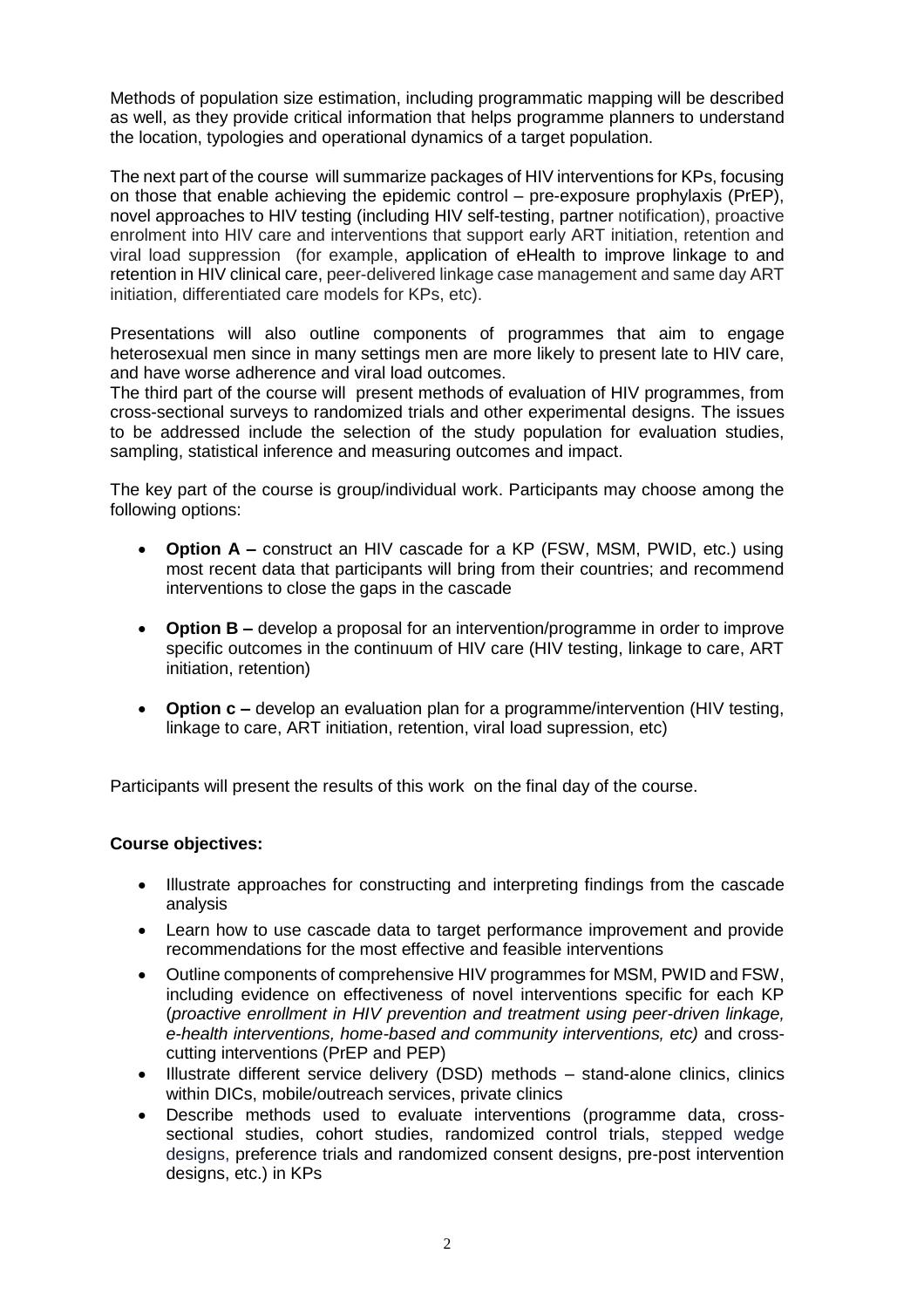### **Teaching Methods**

The course consists of lectures, exercises and case studies. It is designed to provide participants with practical skills and knowledge in development, implementation and evaluation (including cascade analysis) of HIV interventions in KPs.

#### **Target Audience**

Professionals working in HIV surveillance and in planning, implementation and evaluation of HIV prevention and treatment interventions

#### **Lecturers**

Professor George W. Rutherford, MD, Global Health Sciences, University of California, San Francisco, USA

Associate professor Ivana Bozicevic, MD, DrPH, WHO Collaborating Centre for HIV Strategic Information, School of Medicine, University of Zagreb, Croatia

Zoran Dominkovic, WHO Collaborating Centre for HIV Strategic Information, School of Medicine, University of Zagreb, Croatia

### **Course organizers**

Lucija Sikic and Jelena Mihaljevic, WHO Collaborating Centre for HIV Strategic Information; [training@snz.hr](mailto:training@snz.hr)

**The course fee** is 1000 USD and includes lunches and coffee breaks during the course and course materials. The fee should be paid by October 1<sup>st</sup>, 2018.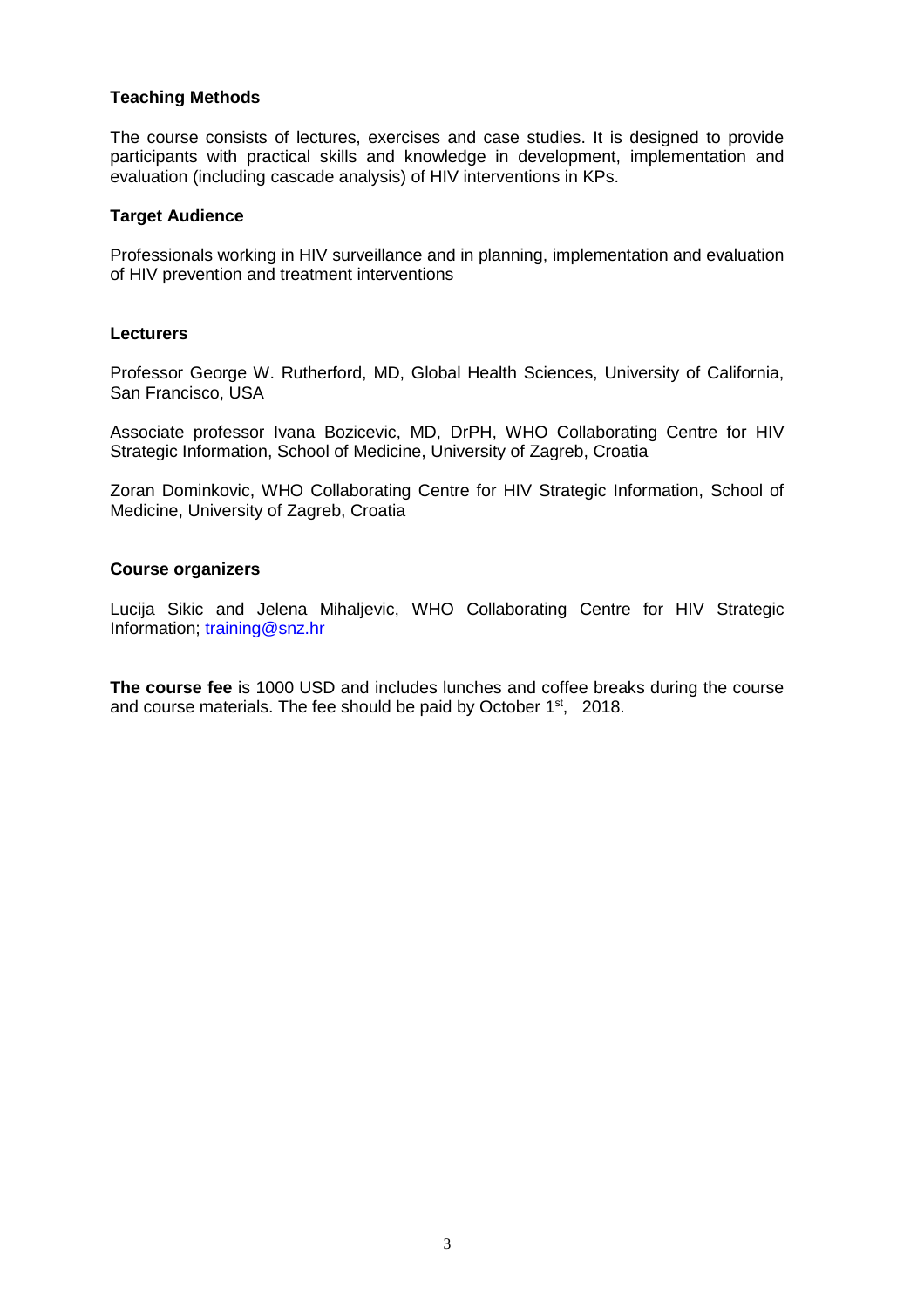## **Programme**

# **Reaching the 90-90-90 Targets in Key and Priority Populations: Cascade-driven Programmes to Improve Engagement in HIV Prevention and Care**

| <b>15 October 2018</b> |                                                                                                                                                                                                                                                                        |
|------------------------|------------------------------------------------------------------------------------------------------------------------------------------------------------------------------------------------------------------------------------------------------------------------|
| 9.00-9.30              | Welcome and Introductions                                                                                                                                                                                                                                              |
| 9.30-10.10             | Tracking progress towards the 90-90-90 target in key and vulnerable populations                                                                                                                                                                                        |
| 10.10-11.00            | Data requirements for construction of HIV care cascades in key populations                                                                                                                                                                                             |
| 11.00-11.20            | Break                                                                                                                                                                                                                                                                  |
| 11.20-12.30            | Estimating the number of key populations living with HIV using the ECDC HIV<br>modelling tool                                                                                                                                                                          |
| 12.30-13.30            | Lunch                                                                                                                                                                                                                                                                  |
| 13.30-14.45            | Population size estimation methods (1): multiplier, capture-recapture and<br>network-scale up                                                                                                                                                                          |
| 14.45 - 15.30          | Exercise (1): Constructing an HIV care cascade in key populations                                                                                                                                                                                                      |
| 15.30-15.50            | <b>Break</b>                                                                                                                                                                                                                                                           |
| 15.50-16.45            | <b>Country presentations (participants)</b>                                                                                                                                                                                                                            |
| <b>16 October 2018</b> |                                                                                                                                                                                                                                                                        |
| 9.00-10.00             | Population size estimation methods (2): Programmatic mapping for planning<br>service delivery                                                                                                                                                                          |
| 10.00-10.50            | Improving the value of integrated bio-behavioural surveys for programme<br>improvement                                                                                                                                                                                 |
| 10.50-11.10            | <b>Break</b>                                                                                                                                                                                                                                                           |
| 11.10-12.00            | Exercise (2): Assessing reasons for HIV service gaps across the HIV care cascade in key<br>populations                                                                                                                                                                 |
|                        | Overview of comprehensive HIV programmes in PWID (1):                                                                                                                                                                                                                  |
| 12.00-12.50            | Examples of topics: Integration of HIV care and addiction treatment; peer-led<br>community-based approaches to increase HIV testing and treatment services; peer<br>navigation/case management services; prevention and treatment services in<br>correctional settings |
| 12.50-13.50            | Lunch                                                                                                                                                                                                                                                                  |
| 13.50-14.40            | Overview of comprehensive HIV programmes in PWID (2):                                                                                                                                                                                                                  |
| 14.40-15.15            | Introduction to group/individual work (either on the cascade analysis, development<br>of an intervention for KPs, or intervention/ programme evaluation)                                                                                                               |
| 15.15-15.30            | <b>Break</b>                                                                                                                                                                                                                                                           |
| 15.30-16.30            | Group/ individual work                                                                                                                                                                                                                                                 |